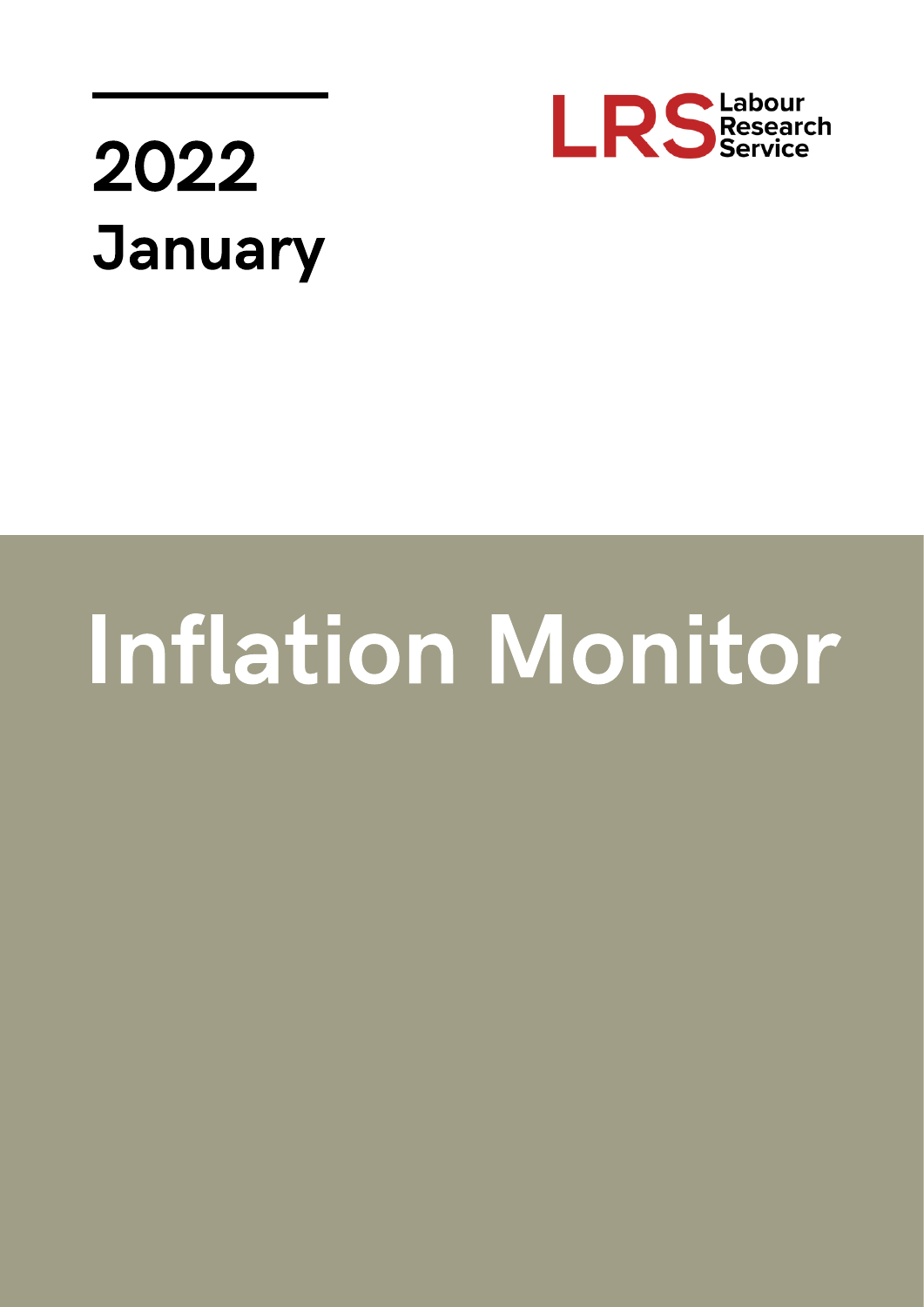### **The Consumer Price Index slowed to 5,7% in January 2022**

The term inflation means a sustained increase in the general level of prices of goods and services. It is measured as an annual percentage increase (for example, January 2021 to January 2022). A falling rate of inflation means that prices are rising at a slower rate.

The headline annual inflation rate was 5,7% in January 2022, from 5,9% in December 2021. The Consumer Price Index (CPI) increased by 0.2% month-on-month in January 2022.

The food price increased to 6,2% in January 2022 from 5,9% in November 2021.

Transport inflation declined to 14,5% in January 2022 from 16,8% in December 2021.

Public transport inflation increased 10% in January 2022 from 9,9% in December 2021. (Buses, trains and other forms of transport that are available to the public charge set fares and run on fixed routes.)

The administrator's price (school, telephone fees, electricity, trains, and petrol/paraffin) declined to 13,8% in January 2022 from 15,6% in December 2021.

|                                        | $Jan-21$ | <b>Feb-21</b> | $Mar-21$ | <b>Apr-21</b> | $May-21$ | <b>Jun-21</b> | $Jul-21$  | <b>Aug-21</b> | <b>Sep-21</b> | <b>Oct-21</b> | <b>Nov-21</b> | <b>Dec-21</b> | $Jan-22$ |
|----------------------------------------|----------|---------------|----------|---------------|----------|---------------|-----------|---------------|---------------|---------------|---------------|---------------|----------|
| <b>CPI</b>                             | 3.2%     | 2.9%          | 3.2%     | 4.4%          | 5.2%     | 4.9%          | 4.6%      | 4.9%          | 5%            | 5%            | 5.5%          | 5.9%          | 5.7%     |
| Food                                   | 5.6%     | 5.4%          | 5.9%     | 6.7%          | 6.8%     | 7%            | 7%        | 7.4%          | 7%            | 6.7%          | 6%            | 5.9%          | 6.2%     |
| Transport                              | $-0.4%$  | 1.2%          | 3.8%     | 10.6%         | 15.3%    | 12.3%         | 8%        | 9.9%          | 10.1%         | 10.9%         | 15%           | 16.8%         | 14.5%    |
| Public<br>Transport                    | 1.5%     | 1.2%          | 4.5%     | 5.1%          | 4.3%     | 6.9%          | 3.7%      | 5.3%          | 6.7%          | 6%            | 8.3%          | 9.9%          | 10%      |
| <b>Administration</b><br><b>Prices</b> | 1.1%     | 2.7%          | 4%       | 9.2%          | 12.5%    | 10.4%<br>_ _  | 9.1%<br>. | 10.3%         | 10.4%         | 11.2%         | 14.1%         | 15.6%         | 13.8%    |

Table 1: The Annual Inflation Rate (CPI) and Selected Price Categories

Source: Statistics South Africa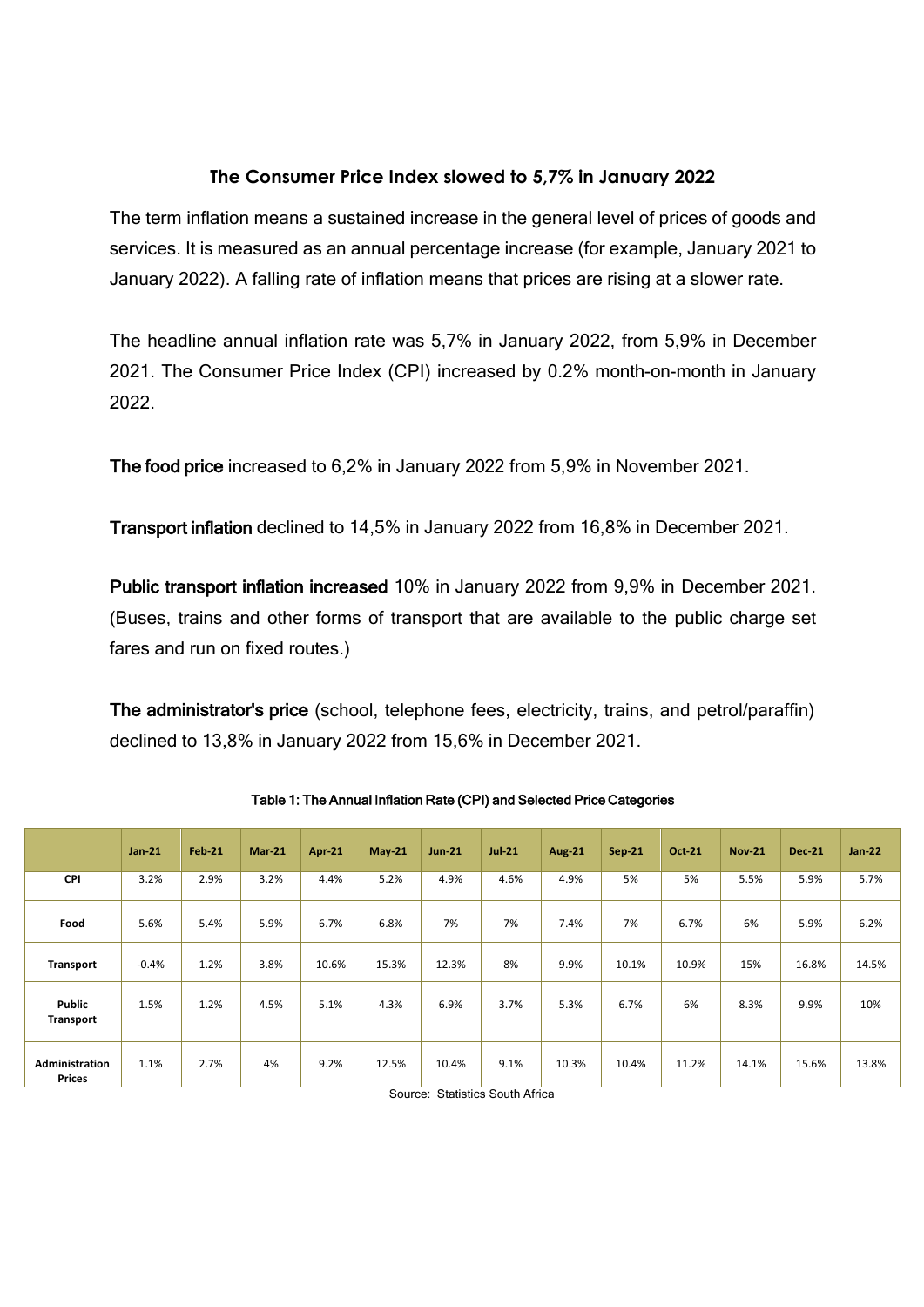

Figure 1: Consumer Price Index (CPI) and selected price categories January 2021 to January 2022

Table 2: Contributions of the different groups to the annual percentage change in the CPI headline | January 2022

|                                  | <b>Contributions %</b> |
|----------------------------------|------------------------|
| Group                            | <b>Jan-22</b>          |
| Transport                        | 1.9                    |
| Housing and utilities            | 1.1                    |
| Food & non-alcoholic beverages   | 1.0                    |
| Miscellaneous goods and services | 0.7                    |
| Alcoholic beverages and tobacco  | 0.3                    |
| Restaurants & hotels             | 0.2                    |
| <b>Clothing &amp; footwear</b>   | 0.1                    |
| Household contents & services    | 0.1                    |
| <b>Health</b>                    | 0.1                    |
| Education                        | 0.1                    |
| <b>Recreation &amp; culture</b>  | 0.1                    |
| Education                        | 0.1                    |
| <b>All items</b>                 | 5.7                    |

Source: Statistics South Africa

Statistics South Africa divides household monthly expenditure into10 deciles. The table below shows that the decile 10 expenditure was higher than the decile 1 expenditure, indicating a high level of inequality.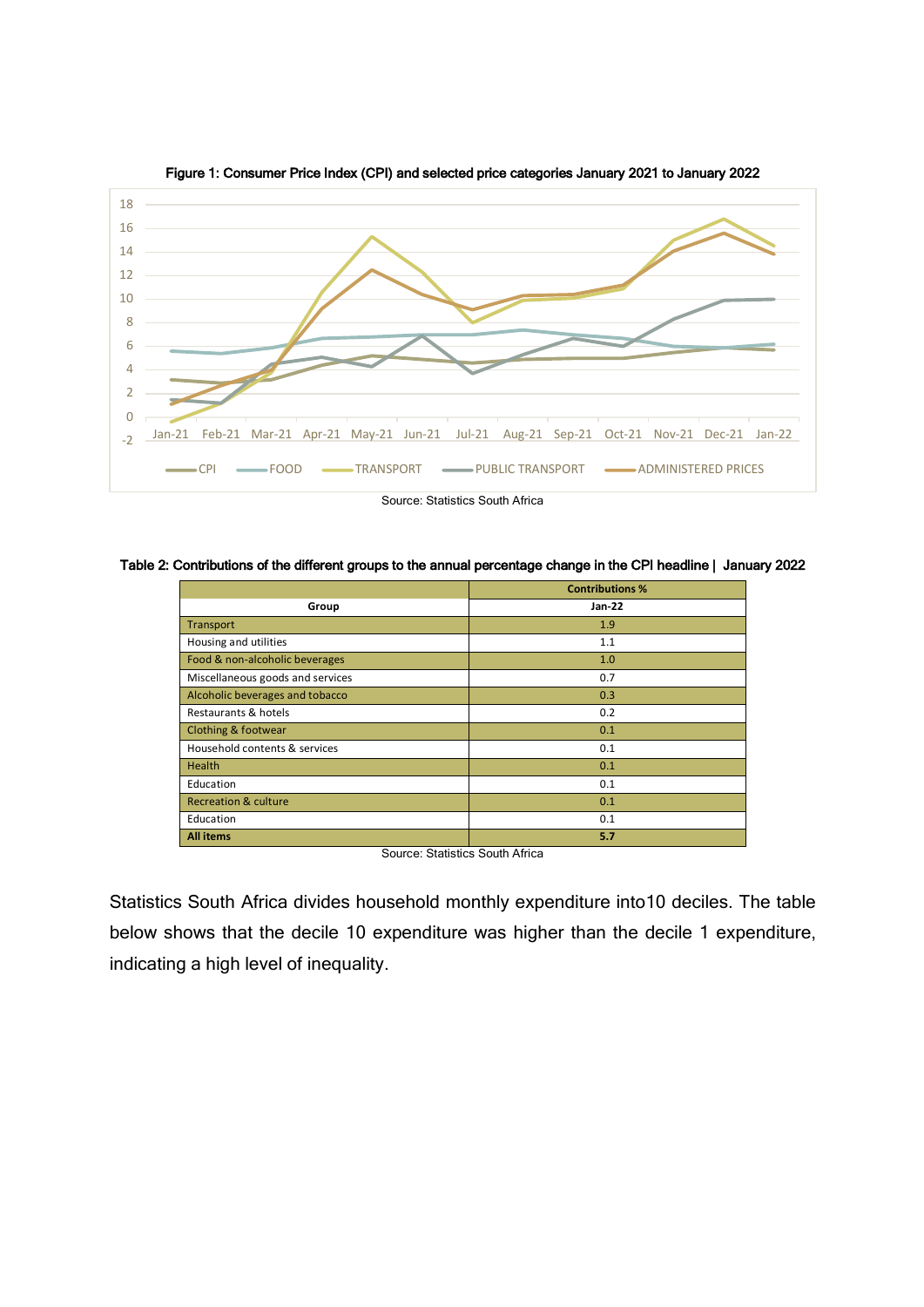| Monthly expenditure           | <b>Inflation Rate</b><br>$Jan-22$ |
|-------------------------------|-----------------------------------|
|                               | 5.7%                              |
| Up to R1477 per month         | 6.7%                              |
| R1477 up to R2456 per month   | 6.1%                              |
| R2456 up to R3549 per month   | 5.6%                              |
| R3549 up to R4742 per month   | 5.2%                              |
| R4742 up to R6151 per month   | 5%                                |
| R6151 up to R7907 per month   | 4.7%                              |
| R7907 up to R10352 per month  | 5.1%                              |
| R10352 up to R14419 per month | 5.6%                              |
| R14419 up to R22492 per month | 5.8%                              |
| R22492 and more               | 5.9%                              |
|                               |                                   |

Table 3: Annualised inflation by expenditure group | January 2022

Source: Statistics South Africa

There is more than one inflation number. Different groups, from the very poor to the wealthy, can experience different rates of inflation because they buy different things.

The very low group (Decile 1) experienced an inflation rate of 6.7%, which was higher than the headline annualised inflation rate of 5.7%, while the very high expenditure group (Decile 10) had an inflation rate of 5.9%, which was 0.2% higher than the 5.7% inflation rate of January 2022.





Source: Statistics South Africa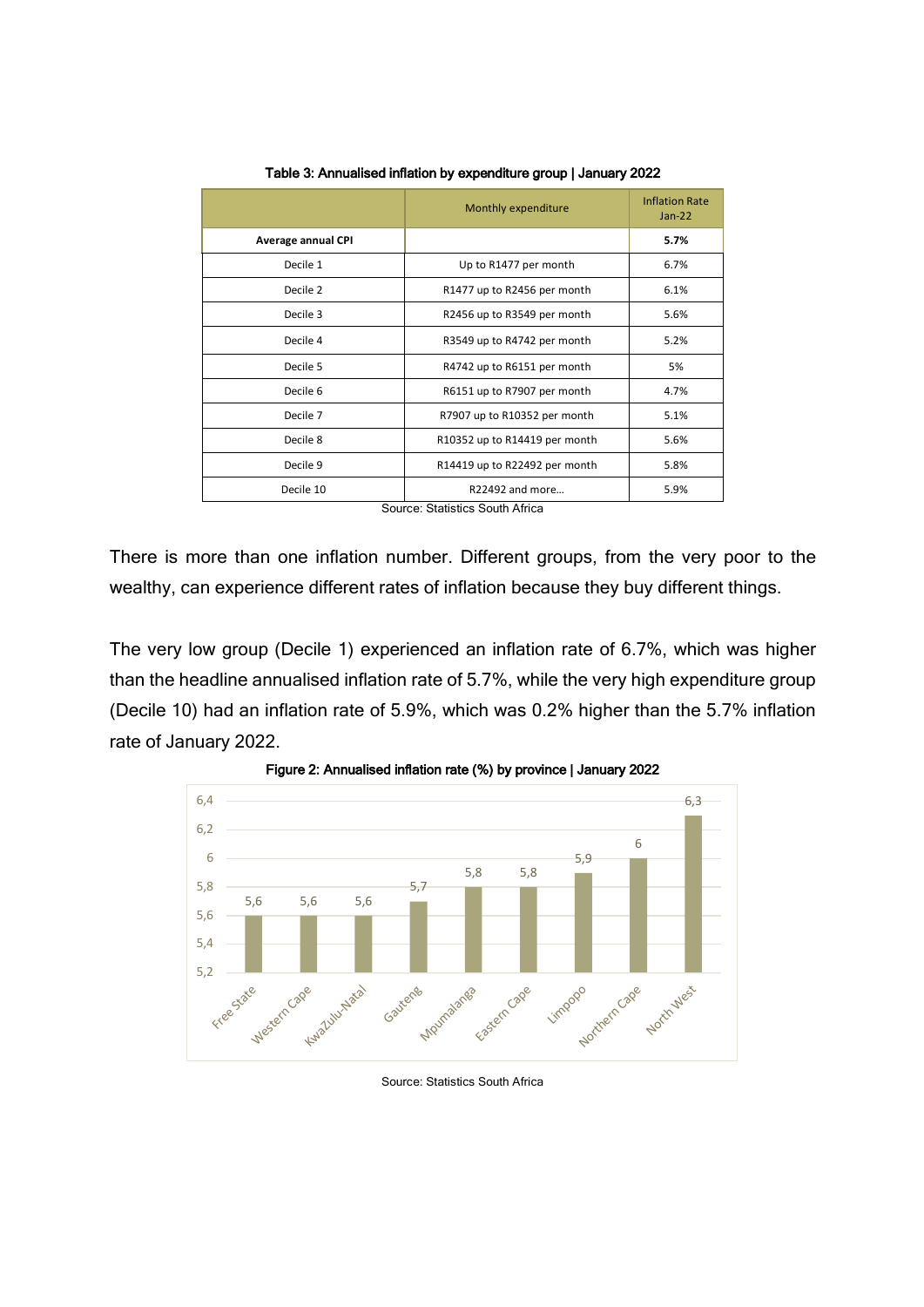The provinces with an annual inflation rate lower than or equal to headline inflation were Free State (5,6%), Western Cape (5,6%), KwaZulu-Natal (5,6%) and Gauteng (5,7%) The provinces with an annual inflation rate higher than headline inflation were Mpumalanga (5,8%), Eastern Cape (5,8%), Limpopo (5,9%), Northern Cape (6%) and North West (6,3%).

| Year | Jan | Feb | Mar | Apr | May | Jun | Jul | Aug | <b>Sep</b> | Oct | <b>Nov</b> | <b>Dec</b> | Ave. |
|------|-----|-----|-----|-----|-----|-----|-----|-----|------------|-----|------------|------------|------|
| 2019 | 4   | 4.1 | 4.5 | 4.4 | 4.5 | 4.5 | 4   | 4.3 | 4.1        | 3.7 | 3.6        | 4          | 4.1  |
| 2020 | 4.5 | 4.6 | 4.1 | 3   | 2.1 | 2.2 | 3.2 | 3.1 | 3          | 3.3 | 3.2        | 3.1        | 3.3  |
| 2021 | 3.2 | 2.9 | 3.2 | 4.4 | 5.2 | 4.9 | 4.6 | 4.9 | 5          | 5   | 5.5        | 5.9        | 4.5  |
| 2022 | 5.7 |     |     |     |     |     |     |     |            |     |            |            |      |

Source: Statistics South Africa

The Consumer Price Index (CPI) is known as the headline inflation rate and is also referred to as the official inflation rate. The month to month prices of over a thousand goods and services go into the calculation of CPI.

| Year | Jan | Feb | Mar | Apr | May | Jun | Jul | <b>Aug</b> | <b>Sep</b> | Oct | <b>Nov</b> | <b>Dec</b> | Ave. |
|------|-----|-----|-----|-----|-----|-----|-----|------------|------------|-----|------------|------------|------|
| 2019 | 2.3 | 2.3 | 2.3 | 2.3 | 2.8 | 3.2 | 3   | 3.8        | 3.7        | 3.5 | 3.5        | 3.8        | 3    |
| 2020 | 3.7 | 4.2 | 4.4 | 4.6 | 4.8 | 4.5 | 4.6 | 4.3        | 4.2        | 5.6 | 5.9        | 6.2        | 4.8  |
| 2021 | 5.6 | 5.4 | 5.9 | 6.7 | 6.8 | 7   | 7   | 7.4        | 7          | 6.7 | 6          | 5.9        | 6.5  |
| 2022 | 6.2 |     |     |     |     |     |     |            |            |     |            |            |      |

Table 5: The Food Price Index

Source: Statistics South Africa

The food price index shows the increase in the price level of food products only every month. This rate is incorporated in the overall CPI inflation rate.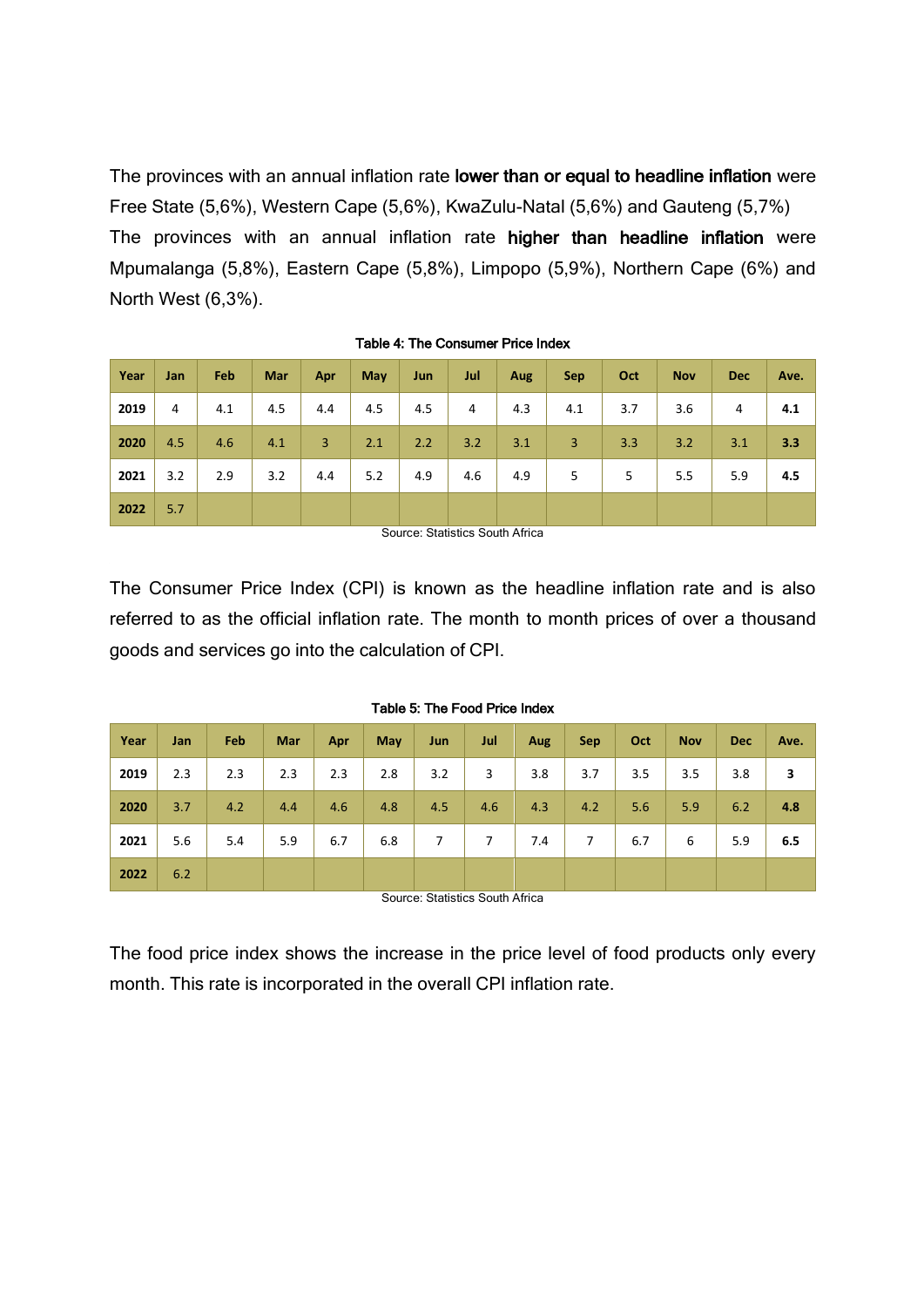| Year | Jan    | Feb | Mar | Apr    | May    | Jun    | Jul | Aug | <b>Sep</b> | Oct    | <b>Nov</b> | <b>Dec</b> | Ave.   |
|------|--------|-----|-----|--------|--------|--------|-----|-----|------------|--------|------------|------------|--------|
| 2019 | 2.9    | 3.6 | 6.4 | 7.4    | 7.1    | 5.5    | 3   | 3.1 | 2.4        | 0.3    | $-0.3$     | 3.3        | 3.7    |
| 2020 | 6.4    | 6.2 | 3.4 | $-3.5$ | $-8.4$ | $-5.9$ | 0.0 | 0.2 | 0.3        | $-0.5$ | $-1.3$     | $-1.6$     | $-0.4$ |
| 2021 | $-0.4$ | 1.2 | 3.8 | 10.6   | 15.3   | 12.3   | 8   | 9.9 | 10.1       | 10.9   | 15         | 16.8       | 9.5    |
| 2022 | 14.5   |     |     |        |        |        |     |     |            |        |            |            |        |

#### Table 6: The Transport Price Index

Source: Statistics South Africa

The transport price index indicates the increase in the price level of transport items in the basket of goods and services that make up the inflation index. This rate is incorporated in the overall CPI inflation rate.

| Year | Jan | Feb | <b>Mar</b> | Apr    | May    | Jun    | Jul | Aug | <b>Sep</b> | Oct | <b>Nov</b> | <b>Dec</b> | Ave. |
|------|-----|-----|------------|--------|--------|--------|-----|-----|------------|-----|------------|------------|------|
| 2019 | 9.6 | 8.9 | 10.1       | 10.5   | 9.5    | 8.3    | 7.6 | 9   | 3          | 2.5 | 2.8        | 3.7        | 7.1  |
| 2020 | 0.7 | 0.8 | $-1.7$     | $-1.8$ | $-0.7$ | $-1.1$ | 1.5 | 0.6 | 1.6        | 2.9 | 1.9        | 1.2        | 0.5  |
| 2021 | 1.5 | 1.2 | 4.5        | 5.1    | 4.3    | 6.9    | 3.7 | 5.3 | 6.7        | 6   | 8,3        | 9.9        | 5.3  |
| 2022 | 10  |     |            |        |        |        |     |     |            |     |            |            |      |

Table 7: The Public Transport Price Index

Source: Statistics South Africa

The public transport price index shows price increases in taxis, trains, buses, or other public transport that ferry passengers or goods. This rate is incorporated into the overall CPI inflation rate

| Year | Jan  | Feb | Mar | Apr | May    | Jun    | Jul | Aug  | <b>Sep</b> | Oct  | <b>Nov</b> | <b>Dec</b> | Ave. |
|------|------|-----|-----|-----|--------|--------|-----|------|------------|------|------------|------------|------|
| 2019 | 5    | 5.7 | 7.9 | 8.3 | 8.2    | 6.9    | 4.7 | 4.9  | 5.2        | 3.5  | 3          | 5.9        | 5.8  |
| 2020 | 9.2  | 8.8 | 6.8 | 0.9 | $-3.1$ | $-1.7$ | 2.1 | 2.1  | 1.8        | 0.9  | 0.6        | 0.2        | 2.4  |
| 2021 | 1.1  | 2.7 | 4   | 9.2 | 12.5   | 10.4   | 9.1 | 10.3 | 10.4       | 11.2 | 14.1       | 15.6       | 9.2  |
| 2022 | 13.8 |     |     |     |        |        |     |      |            |      |            |            |      |

#### Table 8: The Administered Price Index

Source: Statistics South Africa